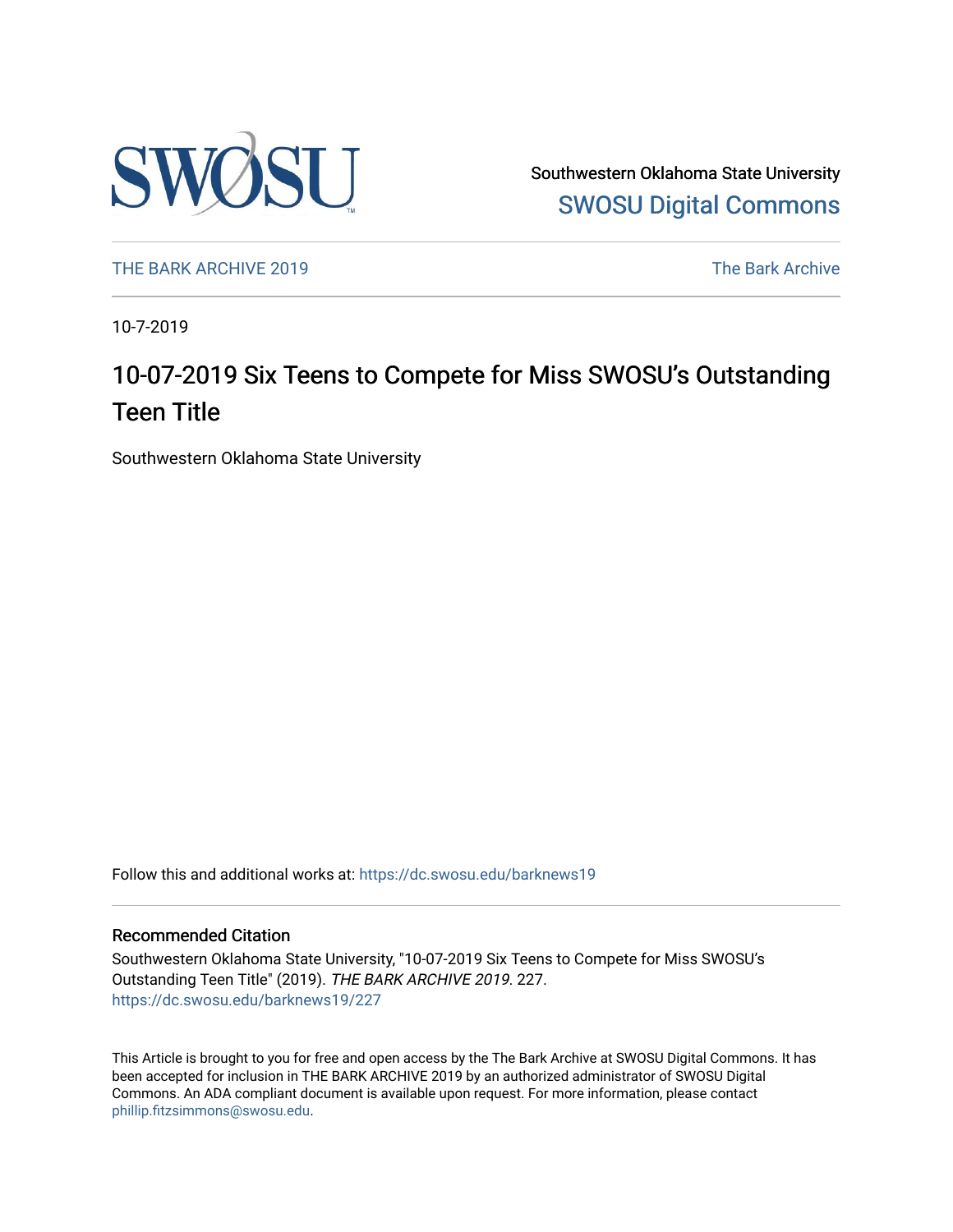

7 October, 2019

# **Six Teens to Compete for Miss SWOSU's Outstanding Teen Title**

Six teens from around Oklahoma will compete for the title of Miss SWOSU's Outstanding Teen at this year's competition on Saturday, November 9, at 7 p.m. in the Fine Arts Center on the Weatherford campus. They will join on stage 12 candidates who are competing for the Miss SWOSU title. Teen candidates pictured with current title holder Lynsi Lively (middle) of Mangum are (from left): Laryssa Nunn, Chandler; Korey Saenz, Altus; Peyton Davis, Cache; Gabrielle Clayton, Clinton; Olivia Coody, Grandfield, and Hailey Franklin, Walters. Not pictured is Libby Williams, Norman. Tickets are on sale and available from any of the contestants as well as the SWOSU Public Relations/Marketing Office in Administration Building 205. Tickets are \$10 for the general public and \$5 for individuals with an SWOSU I.D. card. All tickets at the door will be \$15.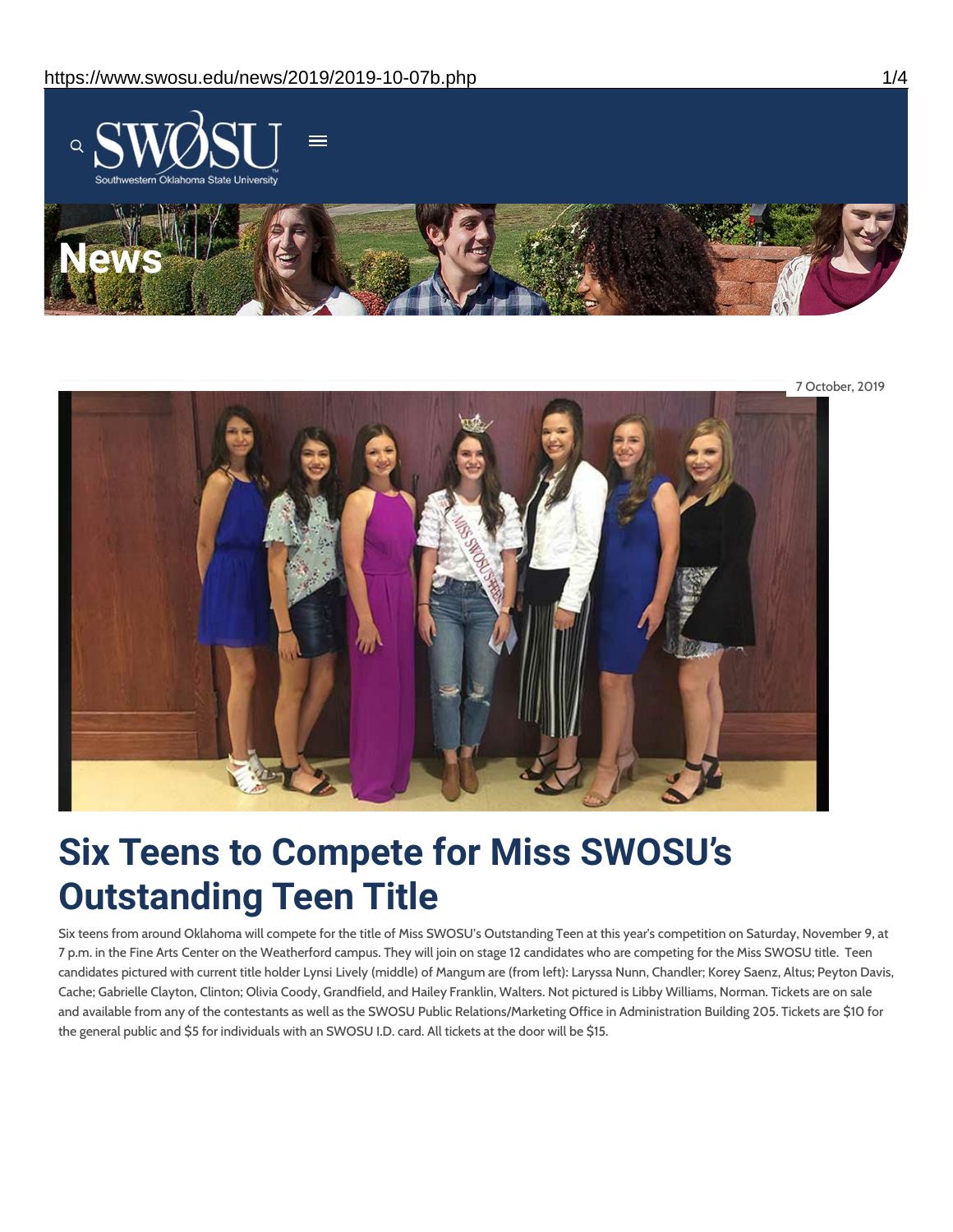| D |
|---|
| D |
| D |
| D |
| D |
| D |
| D |
| D |
| D |
|   |

## **Archive Links**  $2018$  $2019$ [2020](https://www.swosu.edu/news/2020/index.php)  $\bullet$ [Archive](https://dc.swosu.edu/bark/) **Archive Archive Archive Archive Archive** Archive Archive Archive Archive Archive Archive Archive Archive



### Weatherford Campus

100 Campus Drive Weatherford, OK 73096

### Sayre Campus

409 E Mississippi Ave Sayre, OK 73662

Connect to Us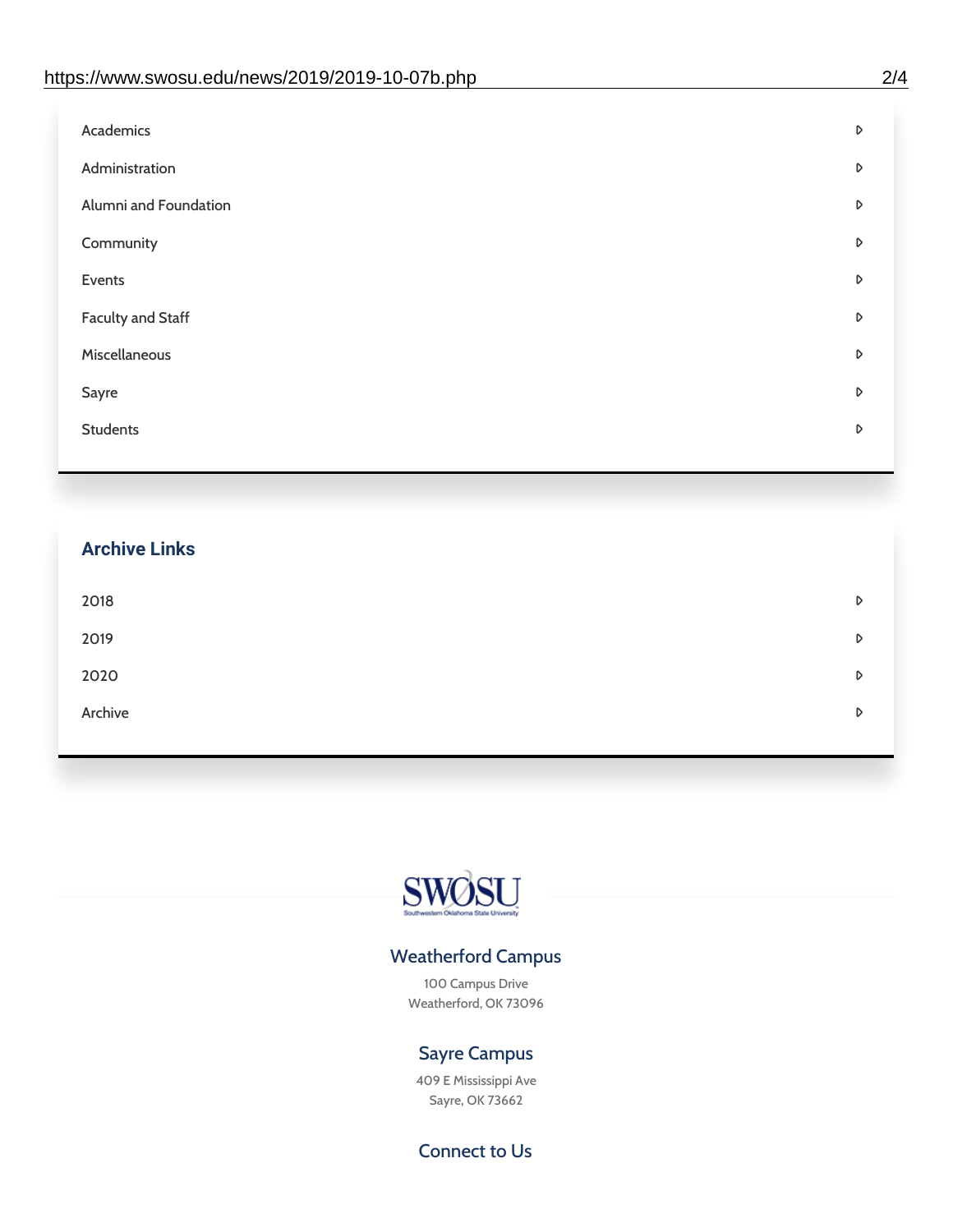千岁回调

Contact [Information](https://www.swosu.edu/about/contact.php) [University/Facility](https://www.swosu.edu/about/operating-hours.php) Hours [Campus](https://map.concept3d.com/?id=768#!ct/10964,10214,10213,10212,10205,10204,10203,10202,10136,10129,10128,0,31226,10130,10201,10641,0) Map

Give to [SWOSU](https://standingfirmly.com/donate)

Shop [SWOSU](https://shopswosu.merchorders.com/)



**[Directory](https://www.swosu.edu/directory/index.php)** 

[Calendar](https://eventpublisher.dudesolutions.com/swosu/)

[Apply](https://www.swosu.edu/admissions/apply-to-swosu.php)

[GoSWOSU](https://qlsso.quicklaunchsso.com/home/1267)

[Jobs@SWOSU](https://swosu.csod.com/ux/ats/careersite/1/home?c=swosu)



Current [Students](https://bulldog.swosu.edu/index.php)

[Faculty](https://bulldog.swosu.edu/faculty-staff/index.php) and Staff

**Enrollment Management** [580.774.3782](tel:5807743782)

> **PR/Marketing** [580.774.3063](tel:5807743063)

**Campus Police** [580.774.3111](tel:5807743111)